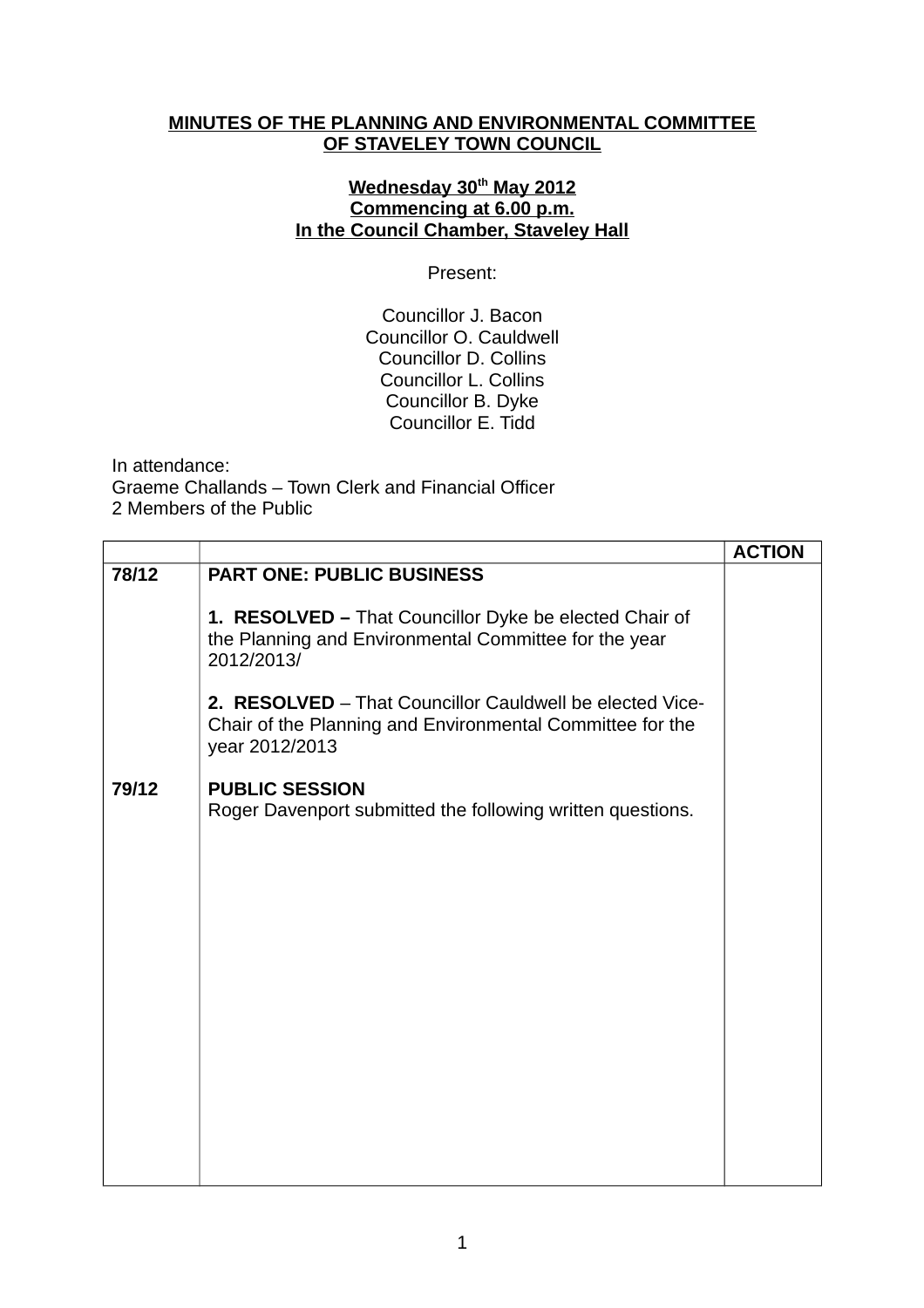## **Staveley Town Council** Planning and Environmental Committee Meeting 30th. May 2012

## Question 1.

Having regard to the National Planning Policy Framework March 2012 and in particular Section 90 which states:

Certain other forms of development are also not inappropriate in Green Belt provided they preserve the openness of the Green Belt and do not conflict with the purposes of including land in the Green Belt. These are:-

- $\sim$ mineral extraction.
- $\rightarrow$ engineering operations

local transport infrastructure which can demonstrate a requirement for a Green Belt location:

The re-use of buildings provided that the buildings are of permanent and substantial construction: and

Development brought forward under a Community Right to Build Order.

Also having regard to the existance of coal deposits throughout the Staveley Town Council<br>area but especially to the North of and surrounding the A619 between Lowgates and the borough boundary East of Mastin Moor.

And having regard to reports of intended open-cast coal operations in the Mastin Moor/Woodthorpe area

What is the committee's policy on open casting in the Staveley/Mastin Moor area?

Where would the committee permit such opencasting?

What approaches have been made either to or by opencast companies interested in opencasting in the A619 Staveley - Mastin Moor general area?

### **Ouestion 2**

Would the Planning and Environmental Committee please advise of its forthcoming meetings programme (dates and times please).

### Questions are from:-

Roger Davenport

In response Members stated they had not heard officially or indeed unofficially of any proposal to revive the past proposal to opencast at Mastin Moor.

It would be likely that Staveley Town Council would oppose any such proposals if they were officially submitted.

The Town Clerk pointed out that any opencasting proposals would be made to Derbyshire County Council not Chesterfield Borough Council. Staveley Town Council would be consulted, but the decision would be made by Derbyshire County Council.

Whilst at this time it would be difficult to predict the success of any application a recent application to opencast at Shipley Country park had been successful. The planning regime meant that if Derbyshire County Council opposed opencast proposals and the applicant appealed and was successful the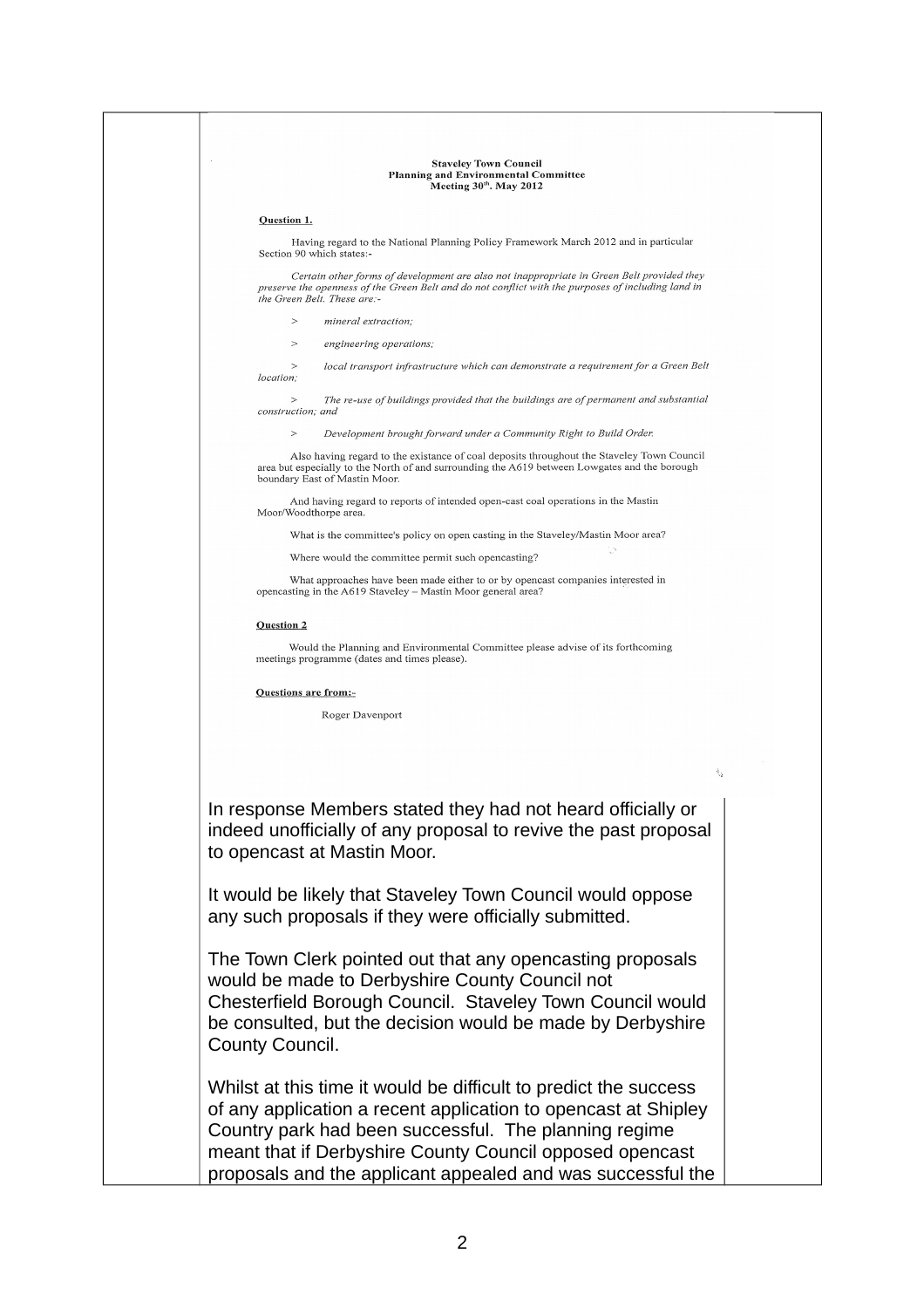|           | public purse picked up the legal bill of both sides.                                                                                                                                                                                                                         |  |
|-----------|------------------------------------------------------------------------------------------------------------------------------------------------------------------------------------------------------------------------------------------------------------------------------|--|
|           | Issues such as fuel security for the UK and the world price of<br>coal also played a part in decisions.                                                                                                                                                                      |  |
|           | The new Section 90 seems to indicate a presumption in<br>favour of opencasting even in the green belt.                                                                                                                                                                       |  |
|           | In the event that there was an application and that it was<br>successful then Staveley Town Council would lobby to<br>minimise the impact on residents and maximise the benefits.                                                                                            |  |
| 80/12     | DISCLOSURE OF PERSONAL/PREJUDICIAL INTEREST<br>There were no disclosures of Personal Prejudicial Interest.                                                                                                                                                                   |  |
| 81/429/08 | <b>APOLOGIES FOR ABSENCE</b><br><b>Councillor Webley - illness</b>                                                                                                                                                                                                           |  |
| 82/12     | <b>COUNCILLORS NOT PRESENT</b><br>There were no Councillors not present.                                                                                                                                                                                                     |  |
| 83/12     | MINUTES OF THE PLANNING AND ENVIRONMENTAL<br><b>COMMITTEE OF STAVELEY TOWN COUNCIL HELD ON</b><br>MONDAY 16th APRIL 2012<br>The Minutes of the Planning and Environmental Committee<br>of Staveley Town Council held on Monday 16 <sup>th</sup> April 2012<br>were APPROVED. |  |
| 84/492/08 | <b>MATTERS ARISING FROM THE MINUTES OF THE</b><br>PLANNING AND ENVIRONMENTAL COMMITTEE OF<br>STAVELEY TOWN COUNCIL HELD ON MONDAY 16th<br><b>APRIL 2012</b>                                                                                                                  |  |
|           | 749/11 683/11<br>The Town Clerk reported on a successful meeting between<br>the owner of Staveley Cycle Hire and various representatives<br>of interested parties regarding the launch of the business.                                                                      |  |
|           | The Chair of Staveley Town Council had been invited to open<br>the new business on Thursday $28th$ June – the day of the<br>Flames Festival and in time for the Canal Festival.                                                                                              |  |
|           | 686/11 Lowgates Roundabout<br>The Town Clerk reported that Staveley Hall Garden Centre<br>will commence work on the Chevron Roundabout shortly and<br>had been given permission to adopt the Hall Lane/Northern                                                              |  |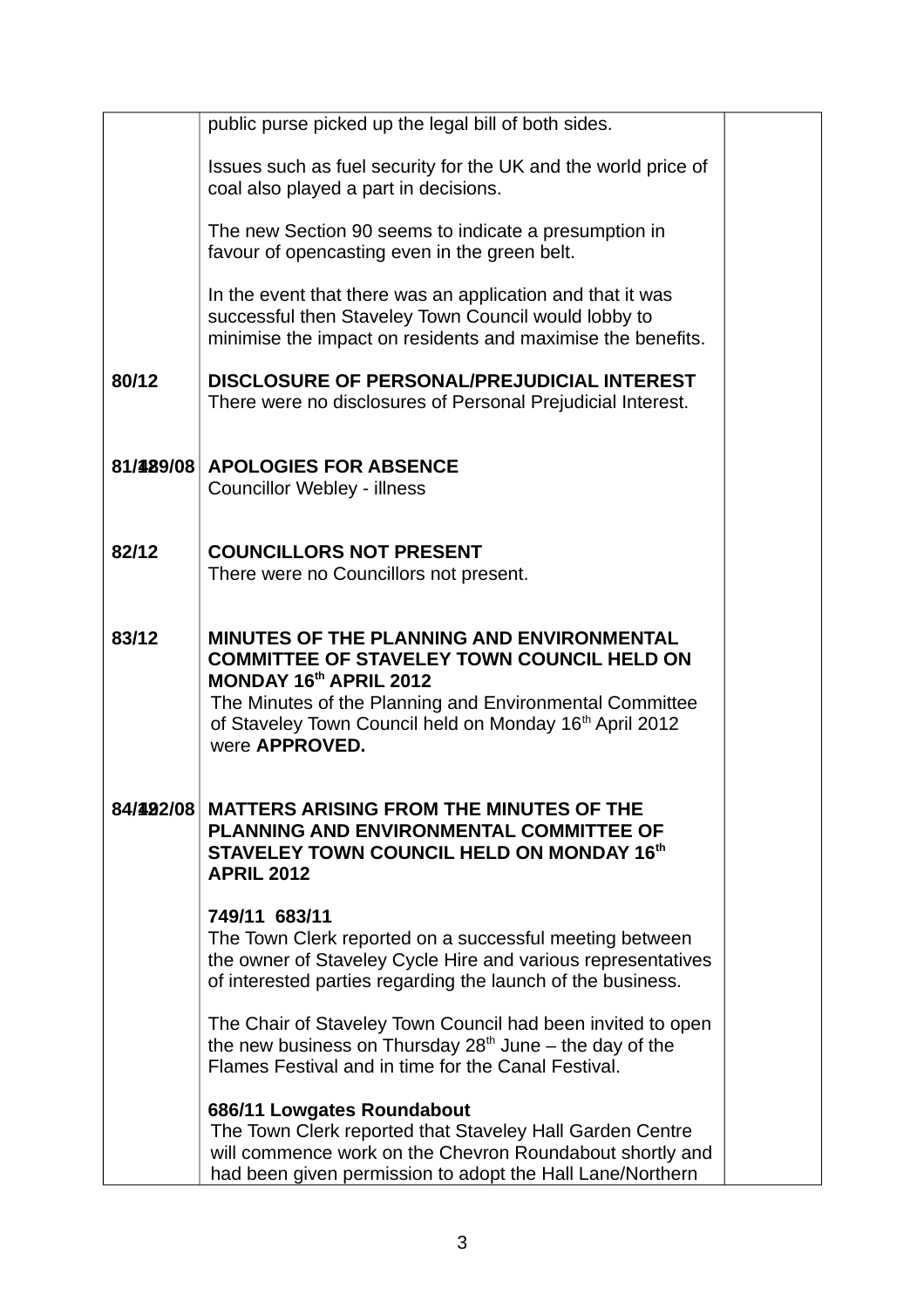| Loop roundabout.<br>Members welcomed this news and looked forward to the<br>improvements. Derbyshire County Council Highways had<br>not yet mended the Chevron roundabout.<br>85/12<br>TO FIX DATES AND TIMES OF FUTURE MEETINGS OF<br>THE PLANNING AND ENVIRONMENTAL COMMITTEE<br><b>RESOLVED</b> - That the Planning and Environmental<br>Committee meet at 6.00 p.m. on the third Wednesday                                                                                                   |  |
|--------------------------------------------------------------------------------------------------------------------------------------------------------------------------------------------------------------------------------------------------------------------------------------------------------------------------------------------------------------------------------------------------------------------------------------------------------------------------------------------------|--|
|                                                                                                                                                                                                                                                                                                                                                                                                                                                                                                  |  |
|                                                                                                                                                                                                                                                                                                                                                                                                                                                                                                  |  |
|                                                                                                                                                                                                                                                                                                                                                                                                                                                                                                  |  |
| following the Ordinary Meetings of Staveley Town Council.                                                                                                                                                                                                                                                                                                                                                                                                                                        |  |
| 86/12<br>DETAILS OF THE PLANNING APPLICATIONS DEALT<br><b>WITH BY MEMBERS</b><br>Noted.                                                                                                                                                                                                                                                                                                                                                                                                          |  |
| 87/494/08<br>A LIST OF PLANNING DECISIONS NOTIFIED BY<br><b>CHESTERFIELD BOROUGH COUNCIL</b><br>The list of planning decisions notified by Chesterfield<br>Borough Council were available on the website<br>www.chesterfield.gov.uk/planningapplications.                                                                                                                                                                                                                                        |  |
| 88/12<br><b>JUBILEE FARM</b><br>The Town Clerk reported he had earlier in the day received a<br>copy of the Capita Symonds proposals for Mastin Moor. He<br>had not had the opportunity to read it. However, he<br>understood copies had also been sent to Councillor Dyke and<br>Councillor D. Collins of Staveley Town Council together with<br>the relevant Chesterfield Borough Council Councillors. He<br>would forward copies to Planning and Environmental<br>Members in due course.      |  |
| 89/12<br><b>MARKHAM VALE</b><br>Nothing to report.                                                                                                                                                                                                                                                                                                                                                                                                                                               |  |
| 90/12<br><b>STAVELEY TOWN BASIN</b><br>The Town Clerk reported on a meeting he had earlier<br>attended at the Hollingwood Hub. Called by the Chesterfield<br>Canal Trust it was to progress the establishment of a<br>Community Interest Company Lockside CIC. This would be<br>a vehicle to progress proposed developments on the<br>Derbyshire length of the Canal.<br>Partners were invited to join the CIC. There was an urgency<br>to this as the CIC was needed to enter into an agreement |  |